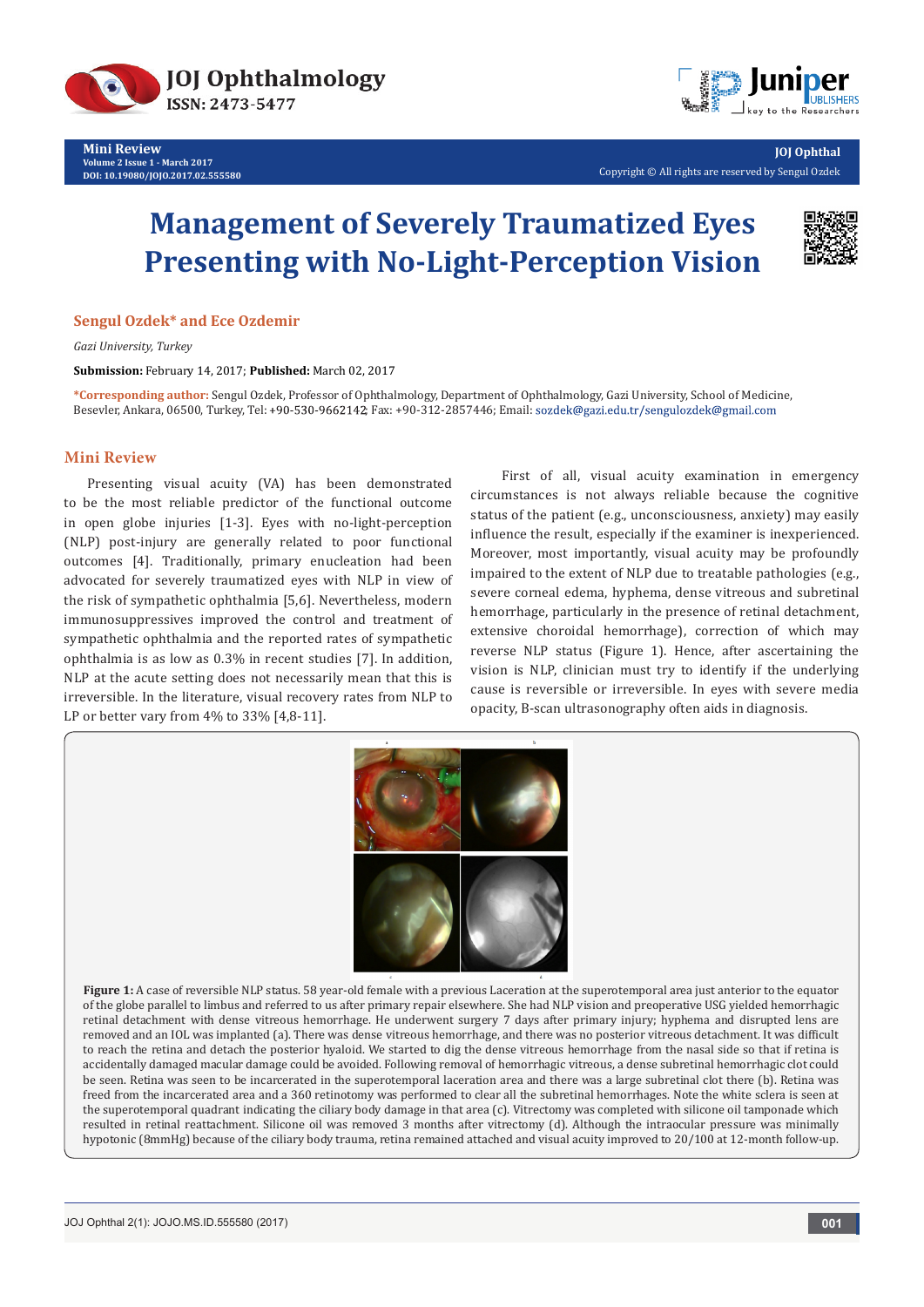Only in cases of optic nerve transection or complete avulsion, the ophthalmologist may be certain that NLP status is permanent [8,9,12,13] (Figure 2). Relative afferent pupillary defect (RAPD) is an indicator of optic nerve damage; however, it may be falsely positive in the presence of severe hyphema, or subretinal hemorrhage [14]. CT or MRI imaging is successful to demonstrate optic nerve damage (e.g., avulsion, transection) in most of the cases. Even in these cases with no visual potential, the aim should be the anatomic salvage of the globe. Primary enucleation may only be justified if the eye is deformed to an extent that anatomic closure of the wound is not possible.



**Figure 2:** NLP eye with a foreign body in orbital apex. Optic nerve trauma is the cause of the lost light perception.

Secondary vitreoretinal surgery has an unquestionably critical role in preservation of vision and globe. In one study, all the eyes which had recovered from NLP without having secondary vitrectomy were observed to become phthisical with NLP vision within 7 months [10]. Another study showed that eyes that underwent secondary vitrectomy were more likely to recover from NLP vision than those that did not [13]. We advocate early secondary surgery between 3-10 days after openglobe injury. Performing vitrectomy several days after injury allows media clarity, wound stabilization and posterior vitreous detachment to set in. It also has an advantage of decreased uveal congestion which might otherwise result in uncontrollable hemorrhage [15]. However, deferring vitrectomy more than 2 weeks has severe disadvantages (proliferative vitreoretinopathy, ciliary body destruction and consequent phthisis) [16]; hence should be avoided.

Some clinical features may help to predict the visual prognosis of traumatized eyes with NLP after vitreoretinal surgery. Bhagat et al. [13] suggested that NLP eyes that had recovered LP or better vision on the first postoperative day after primary repair might be more likely to recover from NLP at the last follow-up compared to the eyes having NLP on the first postoperative day (71% vs. 8%) [13]. Salehi-Had et al. [10] showed that eyes which had recovered LP or better vision within 5 days of primary repair and/or had vitreoretinal surgery within 5 weeks of the initial injury achieved a more favorable visual outcome [10]. Ciliary body damage, closed funnel retinal detachment, or choroidal damage, on the other hand, has found to be risk factors for developing NLP post trauma [12]. Presence

of RAPD and zone 3 wound extending beyond rectus insertion are other clinical features that have been shown to be associated with poor visual prognosis [8]. However, it should be kept in mind that these clinical findings do not necessarily indicate a definite NLP status. Awareness of visual prognosis prior to surgery is important in appropriate management strategy as well as patient counseling.

Given the low risk of sympathetic ophthalmia and advances in vitreoretinal surgical techniques, we recommend globe salvaging procedures for severely traumatized NLP eyes, unless the anatomic reconstruction is impossible. Appropriate primary repair and timely vitreoretinal intervention may give a chance for visual recovery. Even in cases with permanent visual loss, anatomic preservation of the globe should be the primary purpose as the idea of losing an eye is a devastating situation to the patient and the family. Secondary enucleation may be carried out for blind painful cosmetically unacceptable eyes or at the patient's request.

### **References**

- 1. [Groessl S, Nanda SK, Mieler WF \(1993\) Assault-related penetrating](http://www.sciencedirect.com/science/article/pii/S0002939414717398)  [ocular injury. American journal of ophthalmology 116\(1\): 26-33.](http://www.sciencedirect.com/science/article/pii/S0002939414717398)
- 2. [Sternberg P, De Juan E, Michels RG, Auer C \(1984\) Multivariate](https://www.ncbi.nlm.nih.gov/pubmed/6486221)  [analysis of prognostic factors in penetrating ocular injuries. Am J](https://www.ncbi.nlm.nih.gov/pubmed/6486221)  [Ophthalmol 98\(4\): 467-472.](https://www.ncbi.nlm.nih.gov/pubmed/6486221)
- 3. [Williams DF, Mieler WF, Abrams GW, Lewis H \(1988\) Results and](https://www.ncbi.nlm.nih.gov/pubmed/3262852)  [prognostic factors in penetrating ocular injuries with retained](https://www.ncbi.nlm.nih.gov/pubmed/3262852)  [intraocular foreign bodies. Ophthalmology 95\(7\): 911-916.](https://www.ncbi.nlm.nih.gov/pubmed/3262852)
- 4. [Schmidt GW, Broman AT, Hindman HB, Grant MP \(2008\) Vision](https://www.ncbi.nlm.nih.gov/pubmed/17588667)  [survival after open globe injury predicted by classification and](https://www.ncbi.nlm.nih.gov/pubmed/17588667)  [regression tree analysis. Ophthalmology 115\(1\): 202-209.](https://www.ncbi.nlm.nih.gov/pubmed/17588667)
- 5. [du Toit N, Motala MI, Richards J, Murray AD, Maitra S \(2008\) The risk](https://www.ncbi.nlm.nih.gov/pubmed/17591674)  [of sympathetic ophthalmia following evisceration for penetrating eye](https://www.ncbi.nlm.nih.gov/pubmed/17591674)  [injuries at Groote Schuur Hospital. Br J Ophthalmol 92\(1\): 61-63.](https://www.ncbi.nlm.nih.gov/pubmed/17591674)
- 6. [Moshfeghi DM, Moshfeghi AA, Finger PT \(2000\) Enucleation. Surv](https://www.ncbi.nlm.nih.gov/pubmed/10667436)  [Ophthalmol 44\(4\): 277-301.](https://www.ncbi.nlm.nih.gov/pubmed/10667436)
- 7. [Savar A, Andreoli MT, Kloek CE, Andreoli CM \(2009\) Enucleation for](https://www.ncbi.nlm.nih.gov/pubmed/19181305)  [open globe injury. Am J Ophthalmol 147\(4\): 595-600.](https://www.ncbi.nlm.nih.gov/pubmed/19181305)
- 8. [Agrawal R, Wei HS, Teoh S \(2012\) Predictive factors for final](https://www.ncbi.nlm.nih.gov/pubmed/22712600/)  [outcome of severely traumatized eyes with no light perception. BMC](https://www.ncbi.nlm.nih.gov/pubmed/22712600/)  [Ophthalmol 12:16.](https://www.ncbi.nlm.nih.gov/pubmed/22712600/)
- 9. [Soni NG, Bauza AM, Son JH, Langer PD, Zarbin MA, et al. \(2013\)](https://www.ncbi.nlm.nih.gov/pubmed/23026847)  [Open globe ocular trauma: functional outcome of eyes with no light](https://www.ncbi.nlm.nih.gov/pubmed/23026847)  [perception at initial presentation. Retina 33\(2\): 380-386.](https://www.ncbi.nlm.nih.gov/pubmed/23026847)
- 10. [Salehi-Had H, Andreoli CM, Andreoli MT, Kloek CE, Mukai S \(2009\)](https://www.ncbi.nlm.nih.gov/labs/articles/19172288/)  [Visual outcomes of vitreoretinal surgery in eyes with severe open](https://www.ncbi.nlm.nih.gov/labs/articles/19172288/)[globe injury presenting with no-light-perception vision. Graefes Arch](https://www.ncbi.nlm.nih.gov/labs/articles/19172288/)  [Clin Exp Ophthalmol 247\(4\): 477-483.](https://www.ncbi.nlm.nih.gov/labs/articles/19172288/)
- 11. [Weichel ED, Colyer MH, Ludlow SE, Bower KS, Eiseman AS \(2008\)](https://www.ncbi.nlm.nih.gov/pubmed/19041478)  [Combat ocular trauma visual outcomes during operations iraqi and](https://www.ncbi.nlm.nih.gov/pubmed/19041478)  [enduring freedom. Ophthalmology 115\(12\): 2235-2245.](https://www.ncbi.nlm.nih.gov/pubmed/19041478)
- 12. [Feng K, Shen L, Pang X, Jiang Y, Nie H, et al. \(2011\) Case-control study](https://www.ncbi.nlm.nih.gov/pubmed/21716166)  [of risk factors for no light perception after open-globe injury: eye](https://www.ncbi.nlm.nih.gov/pubmed/21716166)  [injury vitrectomy study. Retina 31\(10\): 1988-1996.](https://www.ncbi.nlm.nih.gov/pubmed/21716166)